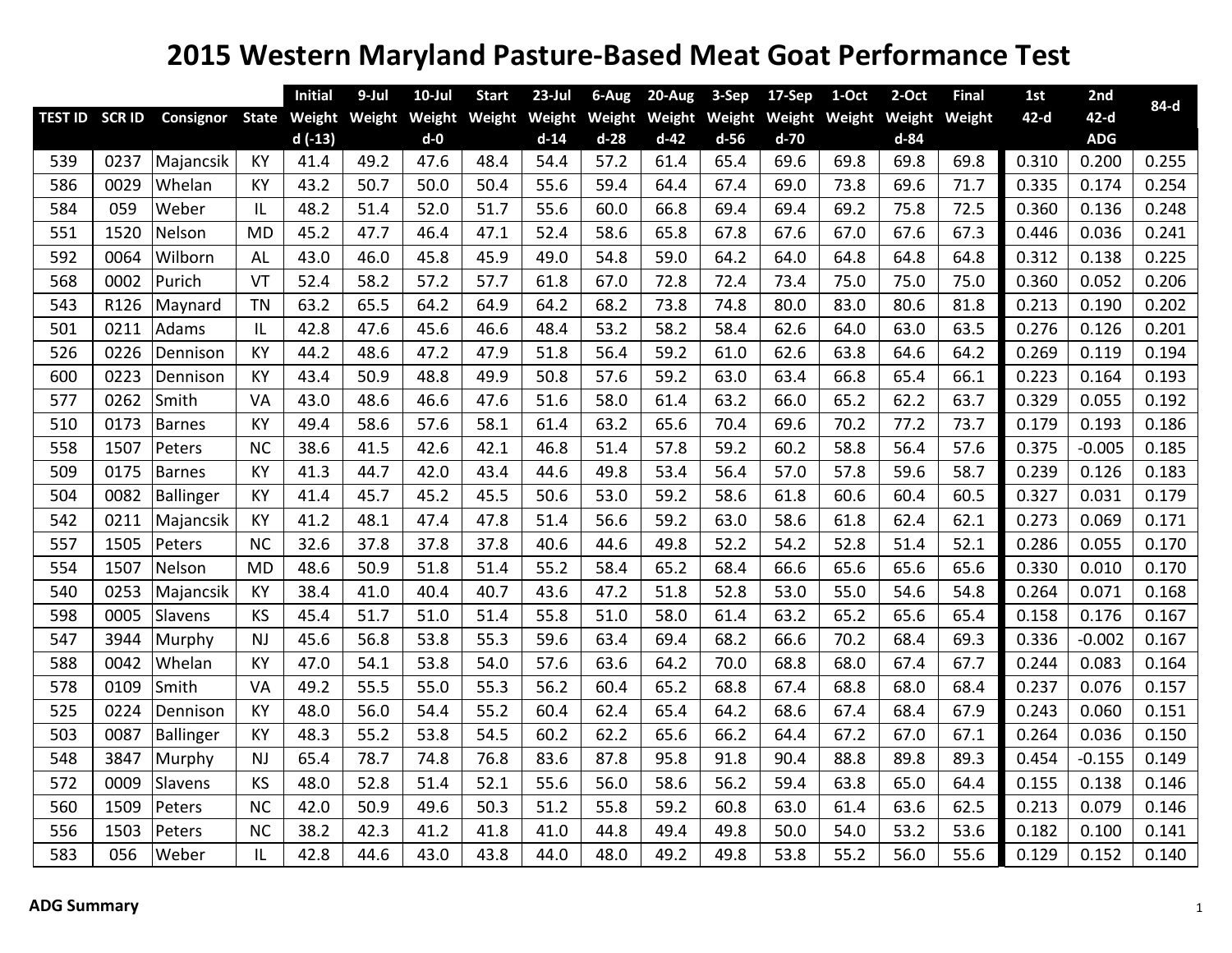## **Western Maryland Pasture‐Based Meat Goat Performance Test**

|     |                |                  |              | <b>Initial</b> | 9-Jul         | $10$ -Jul | <b>Start</b> | $23$ -Jul | 6-Aug  | 20-Aug | 3-Sep         | 17-Sep | 1-Oct         | 2-Oct    | <b>Final</b> | 1st    | 2nd        | 84-d  |
|-----|----------------|------------------|--------------|----------------|---------------|-----------|--------------|-----------|--------|--------|---------------|--------|---------------|----------|--------------|--------|------------|-------|
|     | TEST ID SCR ID | Consignor        | <b>State</b> |                | Weight Weight | Weight    | Weight       | Weight    | Weight |        | Weight Weight |        | Weight Weight | Weight   | Weight       | $42-d$ | $42-d$     |       |
|     |                |                  |              | $d(-13)$       |               | $d-0$     |              | $d-14$    | $d-28$ | $d-42$ | $d-56$        | $d-70$ |               | $d - 84$ |              |        | <b>ADG</b> |       |
| 512 | 0053           | <b>Brown</b>     | <b>TN</b>    | 58.0           | 58.7          | 57.2      | 58.0         | 59.6      | 64.8   | 68.2   | 65.4          | 66.8   | 71.4          | 68.0     | 69.7         | 0.244  | 0.036      | 0.140 |
| 570 | 0085           | Reece            | <b>TN</b>    | 50.6           | 54.9          | 46.8      | 50.9         | 57.6      | 56.0   | 58.8   | 61.0          | 61.8   | 62.4          | 62.8     | 62.6         | 0.189  | 0.090      | 0.140 |
| 563 | 1515           | Pinneo           | <b>KS</b>    | 47.2           | 53.5          | 52.6      | 53.1         | 55.6      | 61.8   | 63.2   | 65.2          | 65.6   | 65.8          | 62.8     | 64.3         | 0.242  | 0.026      | 0.134 |
| 574 | 0108           | Smith            | VA           | 45.6           | 49.6          | 48.4      | 49.0         | 46.6      | 51.0   | 52.4   | 55.8          | 58.0   | 60.2          | 60.2     | 60.2         | 0.081  | 0.186      | 0.133 |
| 538 | 002            | Loyd             | <b>NC</b>    | 58.8           | 56.6          | 55.6      | 56.1         | 59.2      | 62.8   | 67.4   | 68.6          | 67.4   | 67.0          | 67.6     | 67.3         | 0.269  | $-0.002$   | 0.133 |
| 531 | 517            | Larr             | IN           | 48.0           | 57.4          | 55.6      | 56.5         | 60.2      | 62.8   | 67.2   | 65.8          | 67.4   | 67.0          | 67.6     | 67.3         | 0.255  | 0.002      | 0.129 |
| 581 | 043            | Weber            | IL           | 52.4           | 59.1          | 58.0      | 58.6         | 59.6      | 63.8   | 63.8   | 64.6          | 69.2   | 68.2          | 70.0     | 69.1         | 0.125  | 0.126      | 0.126 |
| 521 | 0114           | Cottrell         | L            | 52.4           | 59.9          | 59.4      | 59.7         | 59.8      | 63.6   | 71.0   | 71.8          | 72.8   | 72.0          | 67.8     | 69.9         | 0.270  | $-0.026$   | 0.122 |
| 506 | 0088           | Ballinger        | KY           | 34.6           | 41.1          | 41.0      | 41.1         | 43.8      | 45.2   | 47.2   | 52.2          | 52.6   | 51.4          | 50.6     | 51.0         | 0.146  | 0.090      | 0.118 |
| 505 | 0089           | <b>Ballinger</b> | <b>KY</b>    | 37.0           | 43.2          | 42.4      | 42.8         | 45.6      | 46.8   | 48.4   | 49.8          | 51.8   | 52.4          | 53.0     | 52.7         | 0.133  | 0.102      | 0.118 |
| 550 | 3938           | Murphy           | <b>NJ</b>    | 61.6           | 72.6          | 71.2      | 71.9         | 75.2      | 81.6   | 85.4   | 86.6          | 81.0   | 82.8          | 80.6     | 81.7         | 0.321  | $-0.088$   | 0.117 |
| 530 | 513            | Larr             | IN           | 46.0           | 54.0          | 51.6      | 52.8         | 59.0      | 62.8   | 68.4   | 68.8          | 69.0   | 63.2          | 61.8     | 62.5         | 0.371  | $-0.140$   | 0.115 |
| 575 | 0110           | Smith            | VA           | 53.8           | 54.4          | 51.2      | 52.8         | 60.2      | 60.6   | 63.2   | 67.4          | 62.8   | 62.2          | 62.2     | 62.2         | 0.248  | $-0.024$   | 0.112 |
| 564 | 1567           | Pinneo           | KS           | 44.4           | 48.1          | 47.8      | 48.0         | 48.8      | 49.8   | 52.0   | 54.0          | 55.0   | 59.0          | 55.0     | 57.0         | 0.096  | 0.119      | 0.108 |
| 528 | 0057           | Glover           | <b>MD</b>    | 60.6           | 55.1          | 56.0      | 55.6         | 57.8      | 57.2   | 60.4   | 61.8          | 65.4   | 64.4          | 64.4     | 64.4         | 0.115  | 0.095      | 0.105 |
| 508 | 0162           | <b>Barnes</b>    | <b>KY</b>    | 43.2           | 48.4          | 48.0      | 48.2         | 50.4      | 55.4   | 57.8   | 60.4          | 62.0   | 55.8          | 57.8     | 56.8         | 0.229  | $-0.024$   | 0.102 |
| 562 | 1503           | Pinneo           | KS           | 43.2           | 51.3          | 49.0      | 50.2         | 53.8      | 54.6   | 53.6   | 60.8          | 60.0   | 59.8          | 57.6     | 58.7         | 0.082  | 0.121      | 0.102 |
| 511 | 0052           | Brown            | <b>TN</b>    | 67.2           | 65.5          | 63.8      | 64.7         | 70.0      | 72.6   | 72.8   | 78.2          | 81.0   | 74.0          | 72.0     | 73.0         | 0.194  | 0.005      | 0.099 |
| 534 | 600            | Loos             | IL           | 57.6           | 58.8          | 58.2      | 58.5         | 62.8      | 66.8   | 67.8   | 69.8          | 66.8   | 67.2          | 65.6     | 66.4         | 0.221  | $-0.033$   | 0.094 |
| 529 | 530            | Larr             | IN           | 50.0           | 56.9          | 54.2      | 55.6         | 60.6      | 63.6   | 67.4   | 65.2          | 67.6   | 64.2          | 62.6     | 63.4         | 0.282  | $-0.095$   | 0.093 |
| 566 | 0001           | Purich           | VT           | 48.0           | 53.9          | 53.2      | 53.6         | 53.8      | 57.2   | 61.6   | 61.2          | 60.6   | 59.8          | 63.0     | 61.4         | 0.192  | $-0.005$   | 0.093 |
| 541 | 0222           | Majancsik        | <b>KY</b>    | 38.8           | 43.3          | 42.2      | 42.8         | 45.6      | 49.2   | 53.8   | 55.4          | 52.4   | 51.6          | 49.4     | 50.5         | 0.263  | $-0.079$   | 0.092 |
| 587 | 0041           | Whelan           | <b>KY</b>    | 43.4           | 49.1          | 49.6      | 49.4         | 54.2      | 60.2   | 61.8   | 64.8          | 64.8   | 60.6          | 53.4     | 57.0         | 0.296  | $-0.114$   | 0.091 |
| 559 | 1517           | Peters           | <b>NC</b>    | 41.2           | 46.9          | 46.6      | 46.8         | 52.0      | 53.4   | 56.8   | 56.4          | 55.6   | 54.8          | 53.8     | 54.3         | 0.239  | $-0.060$   | 0.090 |
| 535 | 704            | Loos             | L            | 46.0           | 48.6          | 48.6      | 48.6         | 51.6      | 55.2   | 58.6   | 56.6          | 58.8   | 55.8          | 56.4     | 56.1         | 0.238  | $-0.060$   | 0.089 |
| 514 | 0051           | <b>Brown</b>     | <b>TN</b>    | 60.6           | 62.7          | 61.6      | 62.2         | 64.8      | 68.6   | 72.4   | 72.0          | 73.2   | 71.2          | 67.8     | 69.5         | 0.244  | $-0.069$   | 0.087 |
| 552 | 1513           | Nelson           | <b>MD</b>    | 49.8           | 50.2          | 48.7      | 49.5         | 49.0      | 56.2   | 62.0   | 63.2          | 58.6   | 57.2          | 55.8     | 56.5         | 0.299  | $-0.131$   | 0.084 |
| 507 | 0086           | Ballinger        | <b>KY</b>    | 41.7           | 48.5          | 47.8      | 48.2         | 50.4      | 53.4   | 52.4   | 56.6          | 56.0   | 54.4          | 55.8     | 55.1         | 0.101  | 0.064      | 0.083 |
| 590 | 0062           | Wilborn          | AL           | 43.4           | 48.3          | 47.0      | 47.7         | 50.0      | 52.8   | 54.8   | 55.6          | 55.2   | 55.4          | 53.6     | 54.5         | 0.170  | $-0.007$   | 0.082 |
| 527 | 0225           | Dennison         | <b>KY</b>    | 50.4           | 58.2          | 57.0      | 57.6         | 62.0      | 63.8   | 59.4   | 69.6          | 70.6   | 64.8          | 63.4     | 64.1         | 0.043  | 0.112      | 0.077 |